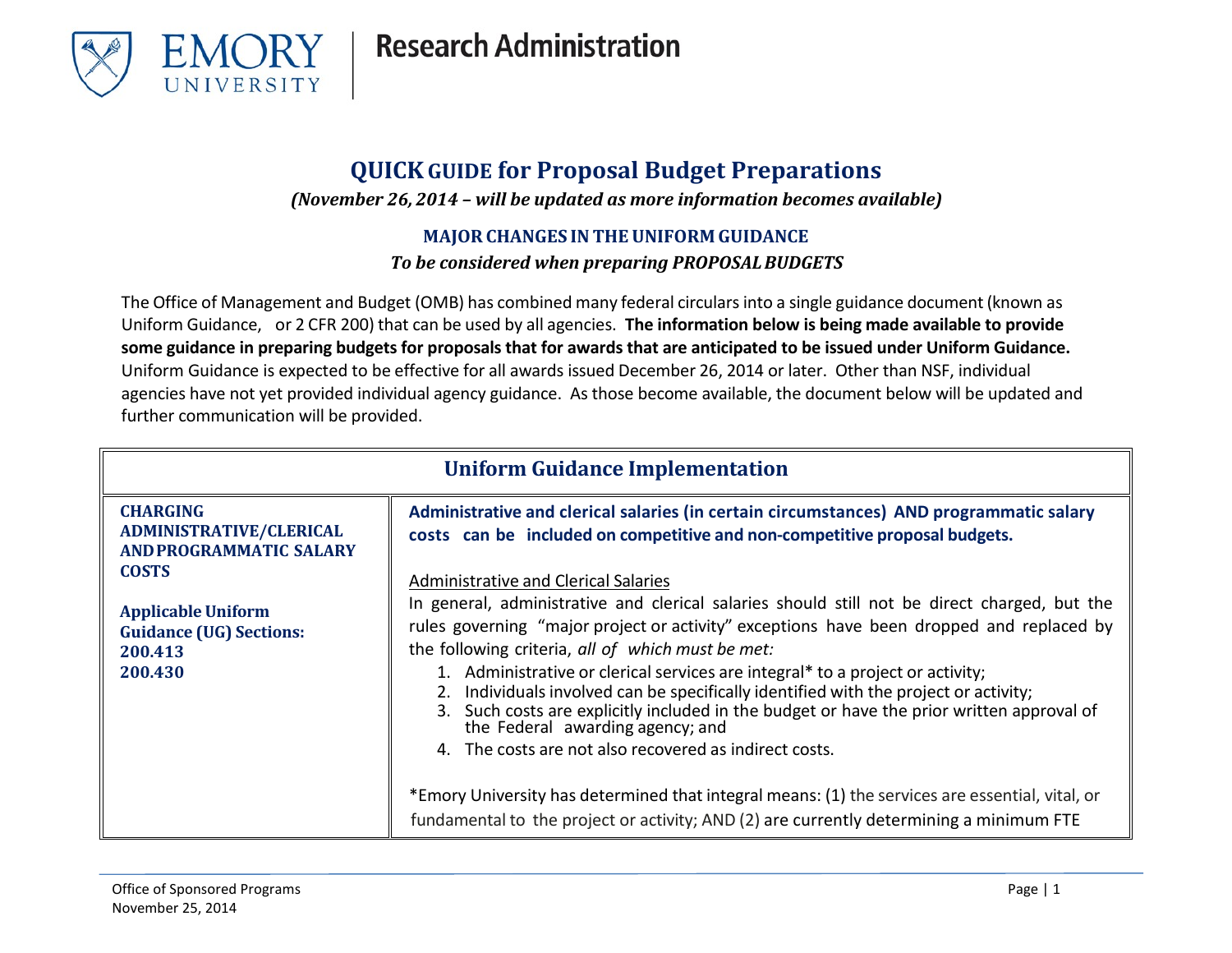

| <b>Uniform Guidance Implementation</b> |                                                                                                                                                                                                                                                                                                                                                                                                                                                                                                                                                                                                                                                                                                                                                                                                                       |
|----------------------------------------|-----------------------------------------------------------------------------------------------------------------------------------------------------------------------------------------------------------------------------------------------------------------------------------------------------------------------------------------------------------------------------------------------------------------------------------------------------------------------------------------------------------------------------------------------------------------------------------------------------------------------------------------------------------------------------------------------------------------------------------------------------------------------------------------------------------------------|
|                                        | that will be generally acceptable to budget unless there are documented special<br>circumstances. For current budgeting purposes, please use this option for a minimum of<br>25% FTE or discuss the special circumstances with OSP for further consideration. (A formal<br>decision regarding this will be announced in January/February after NIH's guidance is<br>received.)                                                                                                                                                                                                                                                                                                                                                                                                                                        |
|                                        | If all of these requirements are met, PIs/departments must explicitly include these costs in<br>the proposal budget and narrative to facilitate the required agency approval. They must<br>explain why these costs are integral. We recommend including the statement shown in bold in<br>the below example:                                                                                                                                                                                                                                                                                                                                                                                                                                                                                                          |
|                                        | EXAMPLE: "This award includes the management of 15 subawards. This volume and the tight<br>timeline of the project mandate more extensive monitoring than the services routinely<br>provided by the department. A XX% time assistant is needed to oversee the subrecipients'<br>activities, including working with the central office to perform risk assessment and<br>subrecipient monitoring, ensuring timely delivery and review of invoices, acquiring progress<br>reports and ensuring their review, resolving mid-project issues, monitoring compliance<br>approvals, ensuring timely payments, and handling subaward modifications. We are<br>therefore requesting agency approval for a [List % time appointment here] [List position title<br>here] as an administrative cost allowed under 2 CFR 200.413." |
|                                        | Examples of projects that could meet the definition of "integral":<br>Large, complex programs, such as Clinical and Translational Science Awards, program<br>projects, research centers, and other grants and contracts that entail assembling and<br>managing teams of investigators from a number of institutions.<br>Projects which involve extensive data accumulation, analysis and entry, surveying,<br>tabulation, cataloging, searching literature, and reporting (such as epidemiological studies,<br>clinical trials, and retrospective studies of clinical records).<br>Projects that require making travel and meeting arrangements for large numbers of                                                                                                                                                  |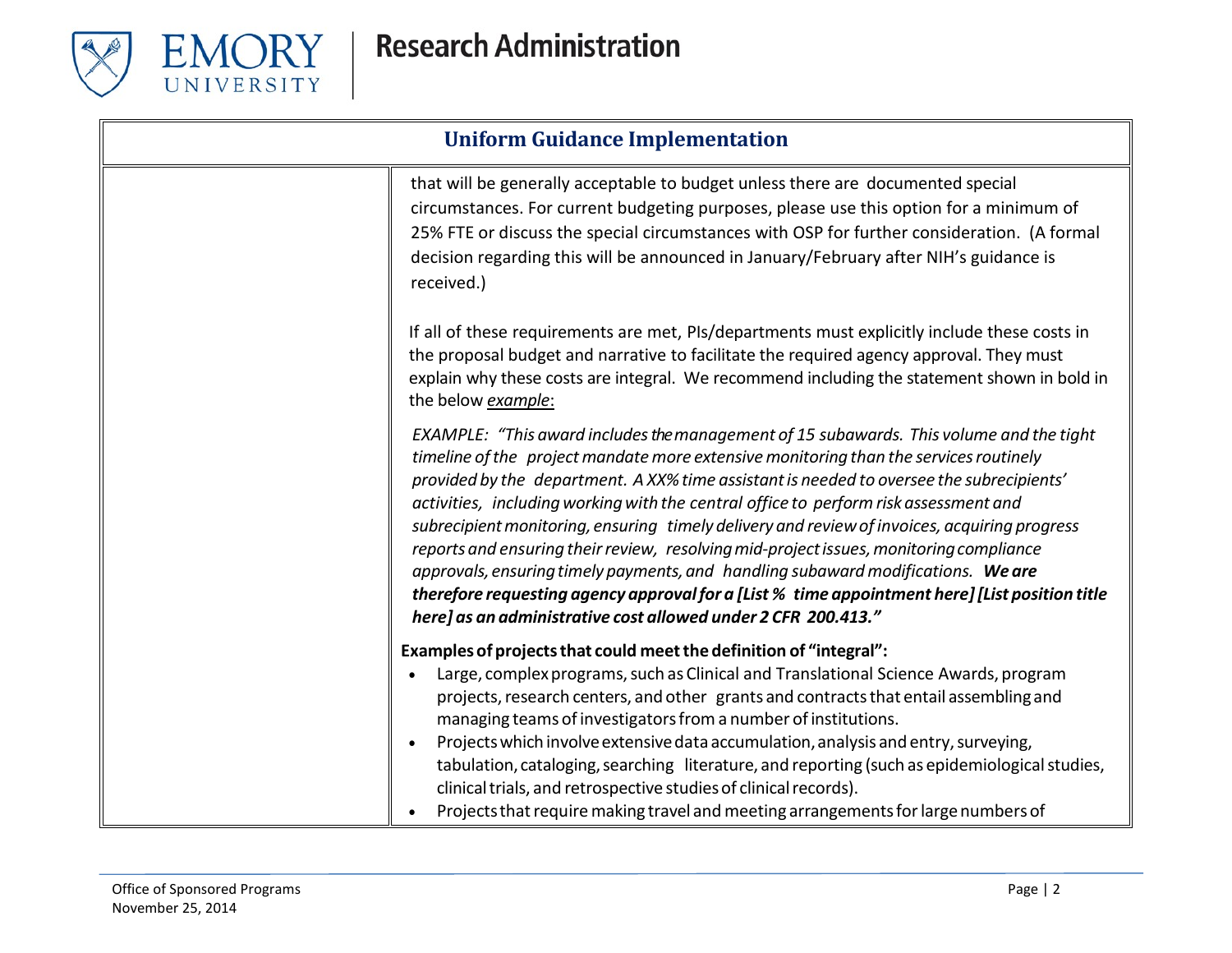

| <b>Uniform Guidance Implementation</b> |                                                                                                                                                                                                                                                                                                                                                                                                                                                                                                                                                                                                                                                                                                                                                                                                                                                                                                                                       |
|----------------------------------------|---------------------------------------------------------------------------------------------------------------------------------------------------------------------------------------------------------------------------------------------------------------------------------------------------------------------------------------------------------------------------------------------------------------------------------------------------------------------------------------------------------------------------------------------------------------------------------------------------------------------------------------------------------------------------------------------------------------------------------------------------------------------------------------------------------------------------------------------------------------------------------------------------------------------------------------|
|                                        | participants, such as conferences and seminars.<br>Projects where the principal focus is the preparation and production of manuals and large<br>$\bullet$<br>reports, books, or monographs (excluding routine progress and technical reports).<br>Projects that are geographically inaccessible to normal departmental administrative<br>services, such as research vessels, and other field research remote from campus.<br>Projects requiring significant amounts of project-specific database management;<br>individualized graphics or manuscript preparation; human or animal protocols, and<br>multiple project-related investigator coordination and communications.                                                                                                                                                                                                                                                           |
|                                        | <b>NOTE: Programmatic Salary Costs</b><br>Costs related to protocol development and maintenance, managing<br>substances/chemicals, managing and securing project-specific data, and coordination of<br>research subjects are allowable direct costs when are "contributing and directly related to<br>work under an agreement." Thus, these programmatic costs may be direct charged<br>using the same underlying requirements as other types of direct costs, and are not<br>subject to the extra approval requirements required of administrative and clerical<br>costs.<br>They are still subject to all regular costing requirements (e.g., allocability, reasonableness,<br>allowable by terms of the award, incurred within award period). **Please note that the costs<br>of time spent on proposal preparation, departmental administration or any costs that do not<br>directly benefit the award charged are not allowable. |
|                                        | <b>AT TIME OF AWARD</b><br>If a proposal is submitted with the required statement/justification (as shown above), and an<br>award is subsequently issued by the federal agency without explicitly deleting the<br>administrative cost, the NOGA will reflect approval to charge the requested cost. After<br>award issuance, unless prohibited by the terms of the award, any post-award addition in the<br>percentage of effort that does not exceed 25% of the amount approved by the sponsor may<br>be incurred without additional federal approval. An addition greater than 25% must be                                                                                                                                                                                                                                                                                                                                          |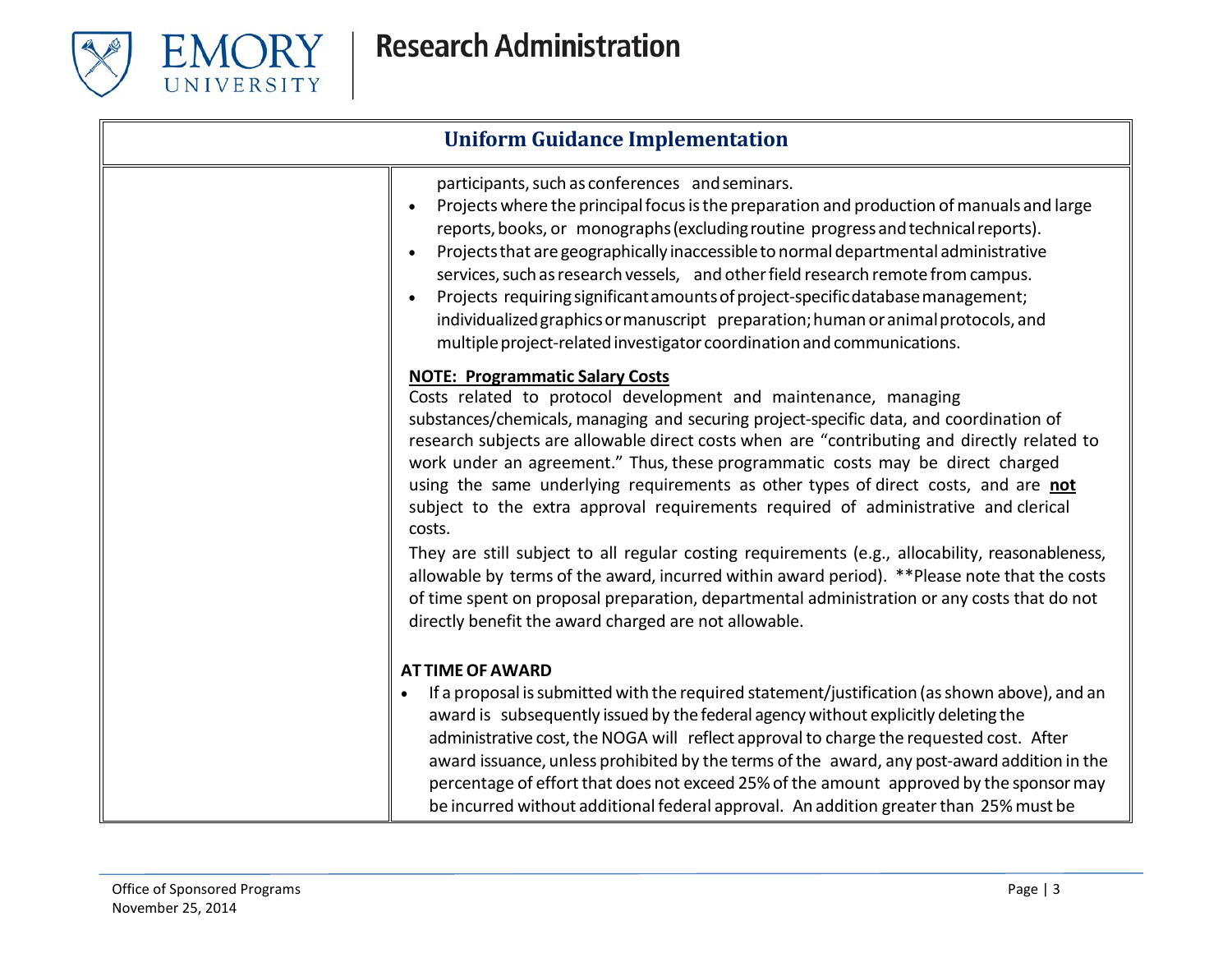

| <b>Uniform Guidance Implementation</b> |                                                                                                                                                                                                                                                                                                                                                                                                                                                                                                                                                                                                                                                                                                                                                                                                                                                                                                                                                                                                                                                 |
|----------------------------------------|-------------------------------------------------------------------------------------------------------------------------------------------------------------------------------------------------------------------------------------------------------------------------------------------------------------------------------------------------------------------------------------------------------------------------------------------------------------------------------------------------------------------------------------------------------------------------------------------------------------------------------------------------------------------------------------------------------------------------------------------------------------------------------------------------------------------------------------------------------------------------------------------------------------------------------------------------------------------------------------------------------------------------------------------------|
|                                        | requested from the federal sponsor as shown below. Reductions may be incurred without<br>agency approval; however, PIs must recognize that this may still be questioned by auditors<br>since the proposal indicated that such costs were necessary. PIs should be prepared to<br>explain how the function was performed or why it was no longer needed.                                                                                                                                                                                                                                                                                                                                                                                                                                                                                                                                                                                                                                                                                         |
|                                        | An administrative or clerical employee's time may be fully or partially charged to sponsored<br>projects with the balance charged to non-sponsored fund sources.<br>For example, an employee's effort might be direct charged 25% time to one PI's<br>$\circ$<br>project, 20% to another PI's project, and 55% to non-sponsored activities.<br>If any portion of the employee's time is direct-charged to a sponsored project, the<br>$\circ$<br>employee must certify his or her effort via the effort reporting system.                                                                                                                                                                                                                                                                                                                                                                                                                                                                                                                       |
|                                        | AGENCY APPROVALS NEEDED DURING THE AWARD<br>If new or additional (over 25% of the amount previously approved) administrative or clerical<br>support is needed during the life of the award, PIs must write a letter to their federal<br>program officer and/or federal grants officer (as dictated by the federal agency) requesting<br>approval to direct charge the new/additional administrative services. These letters must be<br>signed by the PI, be prospective (not retroactive) and include the following:<br>The percentage of effort, time period needed, and estimated cost to the project<br>$\circ$<br>(salary, fringe benefits, and associated indirect cost)<br>An explanation from what budget category the funds will be rebudgeted<br>How the services are integral to the project<br>$\circ$<br>The letter must be countersigned by OGCA, who will then submit the request to the agency.<br>PIs should allow a minimum of 30 days for an agency response. Upon receipt of an<br>approval, OSP will issue an updated NOA*. |
|                                        | * In order to allow OGCA to revise the budget upon receipt of<br>agency approval, a budget should accompany the letter request.                                                                                                                                                                                                                                                                                                                                                                                                                                                                                                                                                                                                                                                                                                                                                                                                                                                                                                                 |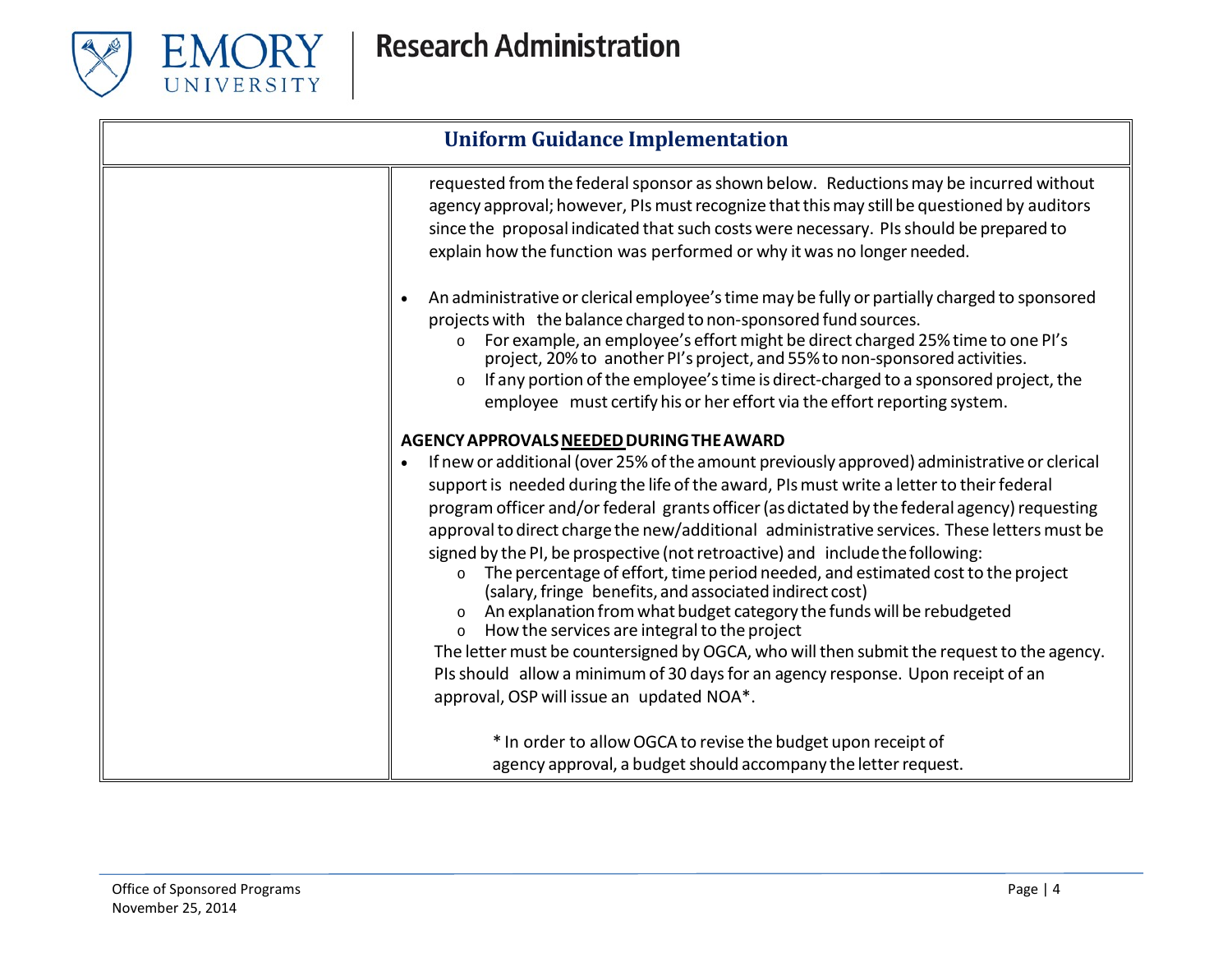

| <b>Uniform Guidance Implementation</b>                                                  |                                                                                                                                                                                                                                                                                                                                                                                                                                                                                                                                                                                                                                                                                                                                                                                                                                                                                                                                                                                                                                            |
|-----------------------------------------------------------------------------------------|--------------------------------------------------------------------------------------------------------------------------------------------------------------------------------------------------------------------------------------------------------------------------------------------------------------------------------------------------------------------------------------------------------------------------------------------------------------------------------------------------------------------------------------------------------------------------------------------------------------------------------------------------------------------------------------------------------------------------------------------------------------------------------------------------------------------------------------------------------------------------------------------------------------------------------------------------------------------------------------------------------------------------------------------|
| <b>COMPUTING DEVICES (UNDER</b><br>\$5,000 UNIT COST)                                   | Computing devices can be included on competitive and non-competitive proposal budgets.                                                                                                                                                                                                                                                                                                                                                                                                                                                                                                                                                                                                                                                                                                                                                                                                                                                                                                                                                     |
| <b>Applicable UG Sections:</b><br>200.33<br>200.48<br>200.89<br>200.439<br>200.453C     | Computing devices under \$5,000/unit may be direct charged to the project or activity<br>under the following circumstances:<br>The machines are essential* and allocable to the project in that they are necessary to<br>acquire, store, analyze, process, and publish data and other information<br>electronically, including accessories (or "peripherals") for printing, transmitting and<br>receiving, or storing electronic information.<br>The project does not have reasonable access to other devices or equipment that can<br>$\bullet$<br>achieve the same purpose; devices may not be purchased for reasons of convenience<br>or preference.<br>Items costing more than \$5,000 per unit are considered equipment and follow federal<br>equipment rules for when they can be direct charged. (SEE 200.33, 200.48, 200.89,<br>200.439)<br>* PIs are responsible for determining whether or not the device is "essential" and to what<br>extent the cost of the device is allocable to the sponsored project. PIs and departments |
|                                                                                         | should maintain documentation that describes how the proposed computing device meets<br>the above requirements.                                                                                                                                                                                                                                                                                                                                                                                                                                                                                                                                                                                                                                                                                                                                                                                                                                                                                                                            |
| <b>PARTICIPANT SUPPORT COSTS</b><br><b>Applicable UG Sections:</b><br>200.75<br>200.456 | Participant support costs can be included for agency approval on competitive and non-<br>competitive proposal budgets.                                                                                                                                                                                                                                                                                                                                                                                                                                                                                                                                                                                                                                                                                                                                                                                                                                                                                                                     |
|                                                                                         | After UG implementation, participant support costs (see 200.75) are allowable with agency<br>prior approval. This includes stipends or subsistence allowances, travel allowances, and<br>registration fees paid to or on behalf of participants or trainees (but not employees) in<br>connection with conferences or training projects. Participant support costs are not<br>routinely allowed on research projects but can be charged if the project includes an<br>education or outreach component and the agency approves such costs.                                                                                                                                                                                                                                                                                                                                                                                                                                                                                                   |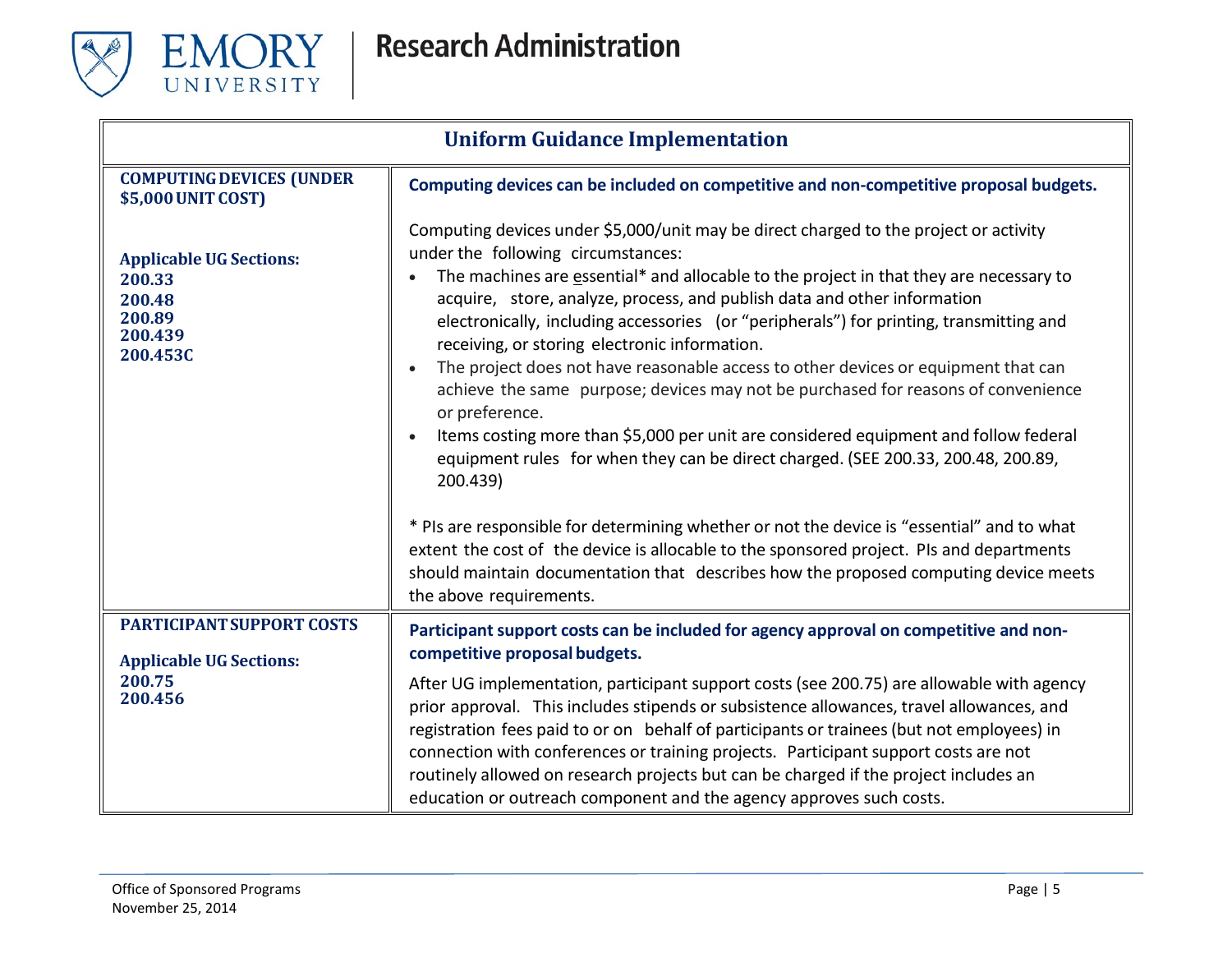

| <b>Uniform Guidance Implementation</b>      |                                                                                                                                                                                                                                                                                                                                                                                                                                                                                                                                                                                                                                                                                                                                                                                                                                                         |
|---------------------------------------------|---------------------------------------------------------------------------------------------------------------------------------------------------------------------------------------------------------------------------------------------------------------------------------------------------------------------------------------------------------------------------------------------------------------------------------------------------------------------------------------------------------------------------------------------------------------------------------------------------------------------------------------------------------------------------------------------------------------------------------------------------------------------------------------------------------------------------------------------------------|
|                                             | These costs should be explicitly listed in the proposal budget or approved by the funding<br>agency after the award has been made.                                                                                                                                                                                                                                                                                                                                                                                                                                                                                                                                                                                                                                                                                                                      |
| <b>VISA COSTS</b>                           | Short-term, travel visa costs can be included on competitive and non-competitive proposal<br>budgets.                                                                                                                                                                                                                                                                                                                                                                                                                                                                                                                                                                                                                                                                                                                                                   |
| <b>Applicable UG Section: 200.463D</b>      | Since short-term visas are issued for a specific period and purpose, they can be clearly<br>identified as directly connected to work performed on a Federal award and can be directly<br>charged They must be critical and necessary (directly benefit) the project and be allowable by<br>the agency. Typically, these visas allow employees and students to engage in field research or<br>attend meetings in foreign locations, or allow foreign visitors to visit the University in support<br>of the project. Long-term visa costs, such as those that enable employment at the University<br>(for example "J" and "H1B" visas) are not allowable as direct charges.                                                                                                                                                                               |
| <b>FIXED PRICE/RATE</b><br><b>SUBAWARDS</b> | Agency prior approval is required to enter into fixed price/rate subawards, which may not<br>exceed \$150K.                                                                                                                                                                                                                                                                                                                                                                                                                                                                                                                                                                                                                                                                                                                                             |
| <b>Applicable UG Section: 200.332</b>       | Agency prior approval is required to enter into a fixed price/rate subaward rather<br>than a cost- reimbursement subaward, and the total value of each fixed price/rate<br>subaward may not exceed<br>\$150K. This will mostly impact subawards for clinical trial site agreements, foreign<br>subrecipients, and/or small businesses. To expedite agency approval, PIs/departments<br>should add a new justification statement to proposals contemplating a fixed price/rate<br>subaward. A statement is not needed for other subawards.<br><b>AT TIME OF PROPOSAL</b><br>The following justification statement should be added to competitive proposals<br>$\bullet$<br>containing subawards that are anticipated to be issued as fixed price and the<br>cumulative estimated cost of the fixed price subaward is expected to be less<br>than \$150K: |